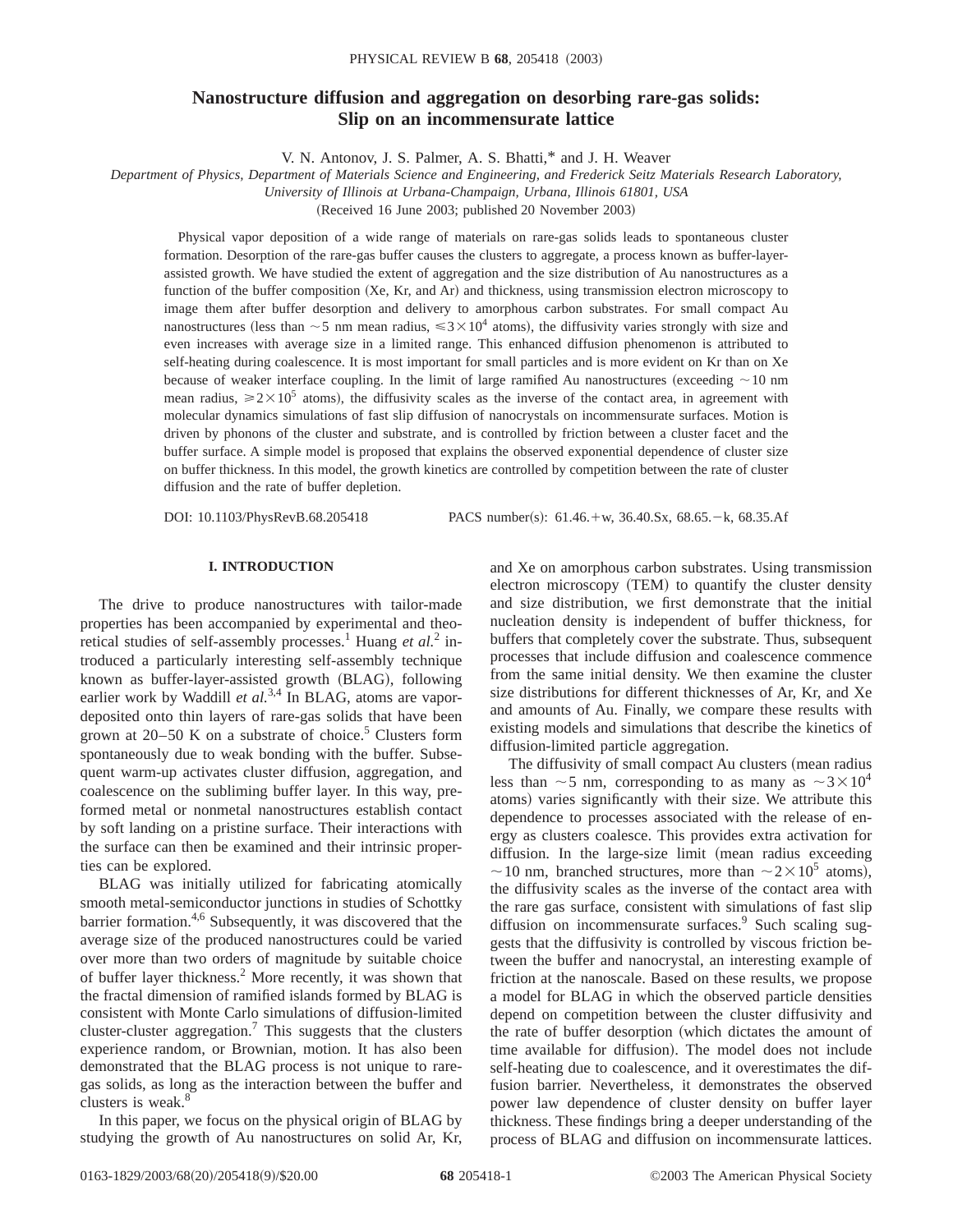### **II. EXPERIMENT**

The samples were grown in an ultrahigh-vacuum chamber with a typical base pressure  $\leq 2 \times 10^{-10}$  Torr. The substrates were 20–30-nm-thick amorphous carbon films suspended on copper grids. Cooling to 20 K was done with a closed-cycle helium refrigerator. Growth of the buffer layers occurred when Ar, Kr, or Xe gas was introduced into the chamber to raise the pressure to  $1\times10^{-6}$  Torr. Pressure was monitored with an ion gauge, corrected for each gas sensitivity. The buffer growth rate was estimated from the number of incident atoms per unit time per unit area—namely, *I*  $= p/(2\pi m kT)^{1/2}$ , where *p* is the partial pressure, *m* is the atomic mass, *k* is the Boltzmann constant, *T* is ambient temperature, $10$  and the sticking coefficient was assumed to be unity. Following buffer deposition, Au was evaporated from a resistively heated W basket 0.5 m away from the sample. The impinging Au atoms were sufficiently mobile that they formed clusters, as depicted in Fig. 1, a process made possible by the weak bonding with the rare-gas solid. Though the nominal temperature was  $\sim$  20 K, atom capture by growing clusters released  $\sim$  3.8 eV/atom (the cohesive energy of Au), and this facilitated compact nanostructure growth. Mobility and aggregation of small clusters during material deposition is also to be expected, contributing significantly to the shape of the size distribution after deposition.<sup>11</sup> As pointed out below, however, the exact shape does not affect the analysis in this study. Desorption of the buffer occurred when the refrigerator was turned off, and this led to cluster aggregation.

After growth, the samples were transferred to a Philips CM12 120-kV transmission electron microscope for characterization. TEM imaging was done in the bright-field mode. The intensity of the beam was low enough not to induce any significant changes in nanostructure morphology. The Au nanostructures were stable on the *a*-carbon substrate, and samples stored in air for more than a year showed no observable changes in cluster size or density.

In this paper, we focus on number densities and particle sizes as a function of the amount of Au deposited and the choice and thickness of the buffer layer. The projected areas and the total number of nanostructures in a given area were obtained directly from the TEM micrographs. The average radius *r* of a given particle was calculated as the average distance from its center of mass to the perimeter of its projection. Size distribution histograms were obtained by counting how many particles fell within a certain range of average radii or projected areas.

### **III. RESULTS AND DISCUSSION**

### **A. Initial cluster densities**

Huang *et al.* showed<sup>2</sup> that the minimum thickness of a Xe buffer needed to provide for clustering and to cover the substrate is  $\sim$  4 ML (monolayers) and that the final density of clusters delivered to the substrate depends on the buffer layer thickness. Using *in situ* scanning tunneling microscopy, they deduced a density of  $5 \times 10^{11}$  cm<sup>-2</sup> for 0.1 Å of Ag grown on 4 ML Xe on  $Si(111) - 7 \times 7$ . When the buffer layer was



FIG. 1. (a) Depiction of sample preparation involving rare-gas solid buffer condensation at 20 K on amorphous carbon foils for TEM. The upper left indicates 5 Å of Au deposited on a Kr layer. Krypton desorption would lead to particle aggregation before delivery to the surface, as in most of the experiments described here. The other three sketches depict the consequences of a Xe capping layer over the Au clusters. During warm-up of this sandwich structure, Kr desorbs at  $\sim$  50 K, escaping through the cap while the cap prevents significant lateral motion of the clusters. The residual Xe desorbs above  $\sim$  60 K, after the Au clusters are already immobilized on the substrate. (b) TEM image showing Au clusters grown on 140 ML Kr with an 8 ML Xe cap. Area *C* is representative of most of the image. In it, the cluster density is equal to that obtained following 5 Å Au deposition on 4 ML buffers—namely,  $6 \times 10^{11}$  cm<sup>-2</sup>. This shows that the initial nucleation density is independent of the buffer thickness. Areas like *A* and *B* reflect large scale imperfections in the Ar/Xe sandwich and grain boundaries in the capping layer.

60 ML, the density on Si(111) decreased to  $2 \times 10^{10}$  cm<sup>-2</sup>. An implicit assumption in their discussion of desorptionassisted coalescence was that the cluster nucleation density was independent of the buffer layer thickness. It is important to verify this assumption before undertaking quantitative analyses of cluster diffusivity.

We reasoned that clusters formed on a buffer layer would be frozen in place if they were overcoated by a second raregas solid, which would remain solid during buffer desorption. The top right panel of Fig.  $1(a)$  depicts this sandwich structure with Au particles captured between Kr and a cap of Xe. To produce such a sandwich, we deposited 5 Å of Au on 140 ML Kr and capped it with 8 ML of Xe. During warm-up,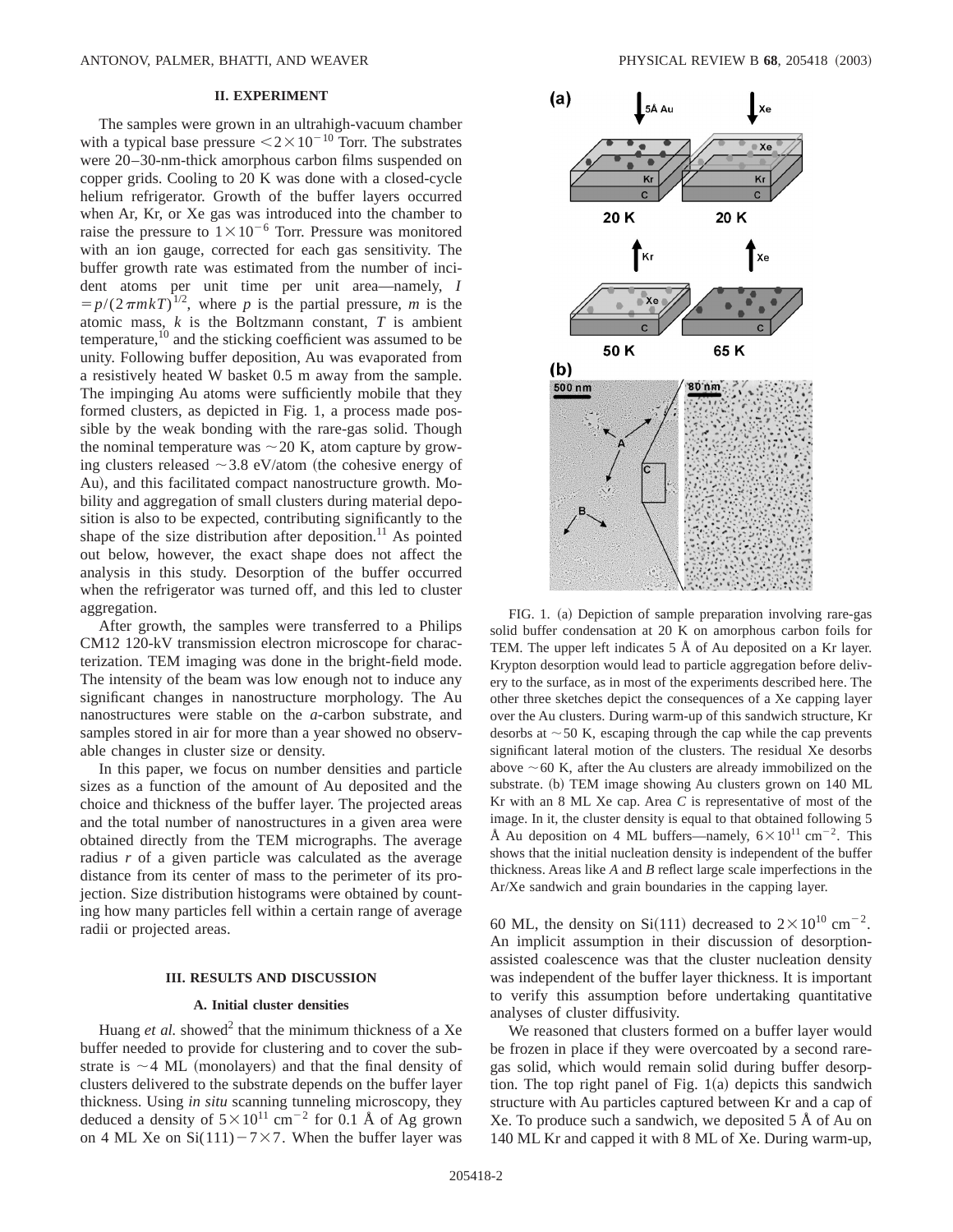(a) 1 Å Au



FIG. 2. TEM micrographs of (a)  $1 \text{ Å}$  Au depositions on buffers of Kr and Xe and (b)  $5 \text{ Å}$  Au on 32 ML of Xe, Kr, and Ar. Buffer desorption caused cluster motion that led to aggregation. Kr and Ar buffers produced almost identical densities at the same thickness. The lower density for Xe indicates greater cluster diffusivity. The compact clusters in (a) indicate 3D coalescence while the ramified features in (b) indicate 2D growth.

the Kr desorbed completely by 50 K [lower panel Fig. 1(a)] but Xe sublimation became significant only above 60 K, as determined by quadrupole mass spectrometry of the gases in the chamber.

Figure  $1(b)$  is a TEM micrograph of Au clusters on *a*-carbon. As expected, the density is not uniform since Kr escape through the cap is not as simple as depicted. Areas like *A* have low densities, corresponding to extensive cluster aggregation. In them, defects in the carbon film or dust particle contamination were common. (The carbon films were removed from their shipping container and attached to the cold head in the laboratory environment, not a clean room.) Areas like *B* represent a connected network derived from clusters of somewhat higher density. These networks likely reflect areas where crystallites of the Xe cap formed largeangle grain boundaries (characteristic grain size  $0.3 \mu m$ ) and weak links. The important aspect of Fig.  $1(b)$  is that there are large areas like *C* with high uniformity and a density of 6  $\times 10^{11}$  cm<sup>-2</sup>. As a reference, we formed clusters on buffer layers of minimal thickness where there would be negligible aggregation during desorption. In this case, the density was  $(6\pm1)\times10^{11}$  cm<sup>-2</sup>, and it was independent of the buffer species. We conclude that the initial density is independent of the buffer thickness, at least up to 140 ML of Kr.

### **B. Nanostructure sizes and morphology**

Figure 2 provides representative TEM micrographs from which nanostructure sizes and densities were measured. For Fig. 2(a), the amount of Au deposited was 1 Å, the buffer layer was Kr or Xe, and the images emphasize the dependence of cluster size and density on buffer layer thickness. For 5 ML Kr, the nanostructures were compact and roughly equiaxed. Higher-resolution images showed that they were largely single crystalline with twins. $^{13}$  A typical structure formed on 5 ML was faceted and had a characteristic dimension of 2 nm. It would contain  $\sim$ 300 atoms. The density decreased from  $1.6\times10^{12}$  for 5 ML to  $2\times10^{11}$  cm<sup>-2</sup> for 32 ML Kr. By 64 ML, the density was  $2 \times 10^{10}$  cm<sup>-2</sup>, and the structures were less compact.

Growth on Xe produced a similar trend of reduced density and the onset of branched growth with increased buffer thickness. The tendency to branch continued for thicker buffer layers, and it is more apparent for greater amounts of Au. As described by Antonov and Weaver, $8$  the transition from compact to ramified structures reflects competition between the arrival rate of new particles and the time needed to coalesce.

Figure  $2(b)$  emphasizes the dependence of BLAG on buffer layer composition with  $5 \text{ Å}$  of Au deposited onto 32 ML Xe, Kr, and Ar. In all cases, ramified nanostructures were formed. The trend of increased size with buffer thickness was always observed, but the rate of increase depended on the buffer composition. The densities were always higher on Kr and Ar than on Xe layers of a given thickness. Differences reflect the cluster diffusivity and the rates of temperature increase during warm-up, as discussed below in detail.

When considering diffusion, it is important to recognize that the particles are faceted crystals in contact with  $\{111\}$ textured rare-gas solids and that the lattices are highly incommensurate.<sup>12</sup> High-resolution TEM studies<sup>13</sup> have shown that Au particles of a few nm dimension are  $\{111\}$ faceted with  $\{100\}$  truncations that amount to  $\sim$  10% of the surface area, as in Fig.  $3(a)$ . Figure  $3(b)$  emphasizes the structural consequences of the 51% lattice mismatch for Au $(111)$  on Xe $(111)$ . The mismatch is smaller but still very large for Kr  $(39%)$  and Ar  $(31%)$ . This has significant implications for heat dissipation and interface friction, as the effective potential in which the center of mass moves would be very small.<sup>14</sup>

Figure  $3(a)$  depicts coalescence of two crystals that have a characteristic dimension of 4 nm and are made up of  $\sim$  2000 atoms. Following contact on Xe, there would be rapid reorientation to establish a favorable interface, as shown by simulations.<sup>15,16</sup> The two particles in Fig. 3(a) are shown at the right to have completely coalesced. In the literature, models of coalescence have assumed that the driving force is the radius of curvature of the particles,  $17,18$  but agreement with simulations has been poor.<sup>16</sup> More realistic models should take into account the crystal structure, as in Fig. 3, to describe atom diffusion on terraces and transfer over edges and steps. Such processes are thermally activated, but the relevant temperature is determined by the energy release upon coalescence and its dissipation through the substrate.

# **C. Power law dependence of cluster density on buffer thickness**

The evolution of the cluster number density  $\langle n \rangle$  as a function of buffer thickness is summarized in Fig. 4. Though the initial density does not depend on buffer material, it does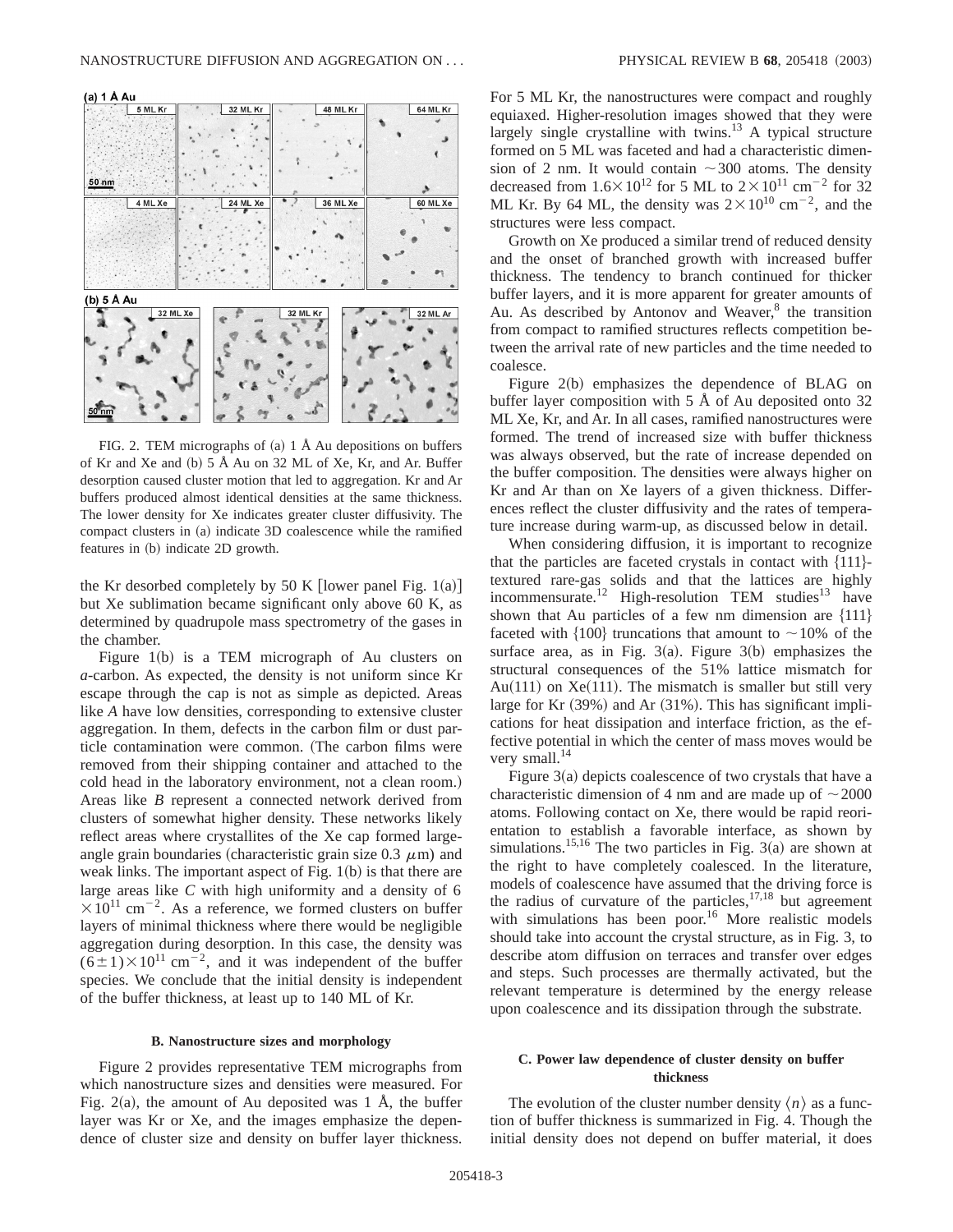

FIG. 3. (a) Au nanocrystals depicted as truncated cubooctahedrons with dominant  ${111}$  facets on a Xe buffer (Ref. 13). Complete coalescence of two such particles, each 4 nm across and derived from  $\sim$  2000 atoms, releases  $\sim$  120 eV. This heats the structure assists in restructuring and causes Xe desorption. It also contributes significantly to nanocrystal mobility. The heat is dissipated by phonons. (b) Sketch of the highly incommensurate contact of Au $(111)$  with Xe $(111)$ . The lattice mismatch provides a lowfriction interface with poor phonon coupling.

depend on the amount of material deposited. For example,  $\langle n \rangle$  = 2 × 10<sup>12</sup> for 1 Å and 6 × 10<sup>11</sup> cm<sup>-2</sup> for 5 Å Au.<sup>19</sup> From Fig. 4, a power law dependence on the buffer thickness  $\theta$ ,

$$
\langle n \rangle \propto \theta^z,\tag{1}
$$

then develops as the thickness increases beyond a critical level, which depends on both coverage and buffer material. Haley and Weaver showed that power law behavior was consistent with Monte Carlo simulations of diffusion-limited cluster-cluster aggregation.7 Significantly, the power *z* is nearly the same for  $5 \text{ Å}$  Au on Xe, Kr, and Ar—namely,  $-2.31 \pm 0.14$ ,  $-2.28 \pm 0.18$ , and  $-2.38 \pm 0.14$ , respectively. For 1 Å Au on Xe and Kr, the values are again close,  $-3.12\pm0.21$  and  $-3.27\pm0.14$ , yet consistently higher than those for 5 Å . We conclude that the slopes in Fig. 4 reflect the details of diffusion of the nanostructures rather than specifics related to the buffer layer makeup. This power law behavior will be used below to deduce upper limits to the activation energy for cluster diffusion.

When considering the difference in the rate of growth for 1 Å and 5 Å Au (Fig. 4), it is important to emphasize that they represent three-dimensional  $(3D)$  and  $2D$  coalescence, respectively. In 3D or complete coalescence, two spherical particles of radii  $r_1$  and  $r_2$  merge into a new spherical particle of radius  $(r_1^3 + r_2^3)^{1/3}$ . (BLAG particles are faceted nanocrystals, but this does not affect the generality of the argument.) The surface coverage then decreases and the height of the structures increases. In 2D growth, particles connect without significant rearrangement of material, and



FIG. 4. Nanostructure densities as a function of buffer thickness for 5 Å Au depositions on Xe, Kr, and Ar and for 1 Å Au depositions on Xe and Kr. Power law growth is established after a critical buffer thickness. The power is approximately the same for all  $5 \text{ Å}$ depositions, reflecting 2D growth with  $\langle n \rangle \propto \theta^{-2.3}$ . For 1 Å depositions, it corresponds to 3D growth with  $\langle n \rangle \propto \theta^{-3.2}$ .

the average island height remains constant. Complete coalescence is evident for 1 Å Au on thin layers of Kr and Xe in Fig.  $2(a)$ . As the coalescence rate depends strongly on particle size,  $17,18$  the nanostructure shapes will resemble those of  $5$  Å Au in Fig. 2(b) for suitably thick buffers.

It is instructive to compare the observed power law dependence with predictions of theoretical models for particle aggregation in the 3D and 2D regimes. Kashchiev developed an analytic model for the aggregation of completely coalesced particles undergoing diffusive motion on a surface.<sup>20</sup> The model assumes that the diffusivity depends on size as

$$
D(m) = D_0 \left(\frac{m}{m_0}\right)^{-\gamma},\tag{2}
$$

where *m* is cluster mass and  $\gamma$  is a constant.  $D_0$  is defined as  $D_0 = D(m_0)$  where  $m_0$  is an arbitrarily chosen reference mass. Kashchiev predicted that the number of particles per unit area  $\langle n \rangle$  would depend on time, after sufficiently long time, as

$$
\langle n \rangle \propto (D_0 m_0^{\gamma} t)^{-1/(1+\gamma)}.
$$
 (3)

Thus, the density would decrease more slowly with time if the diffusivity decreased more rapidly with size (large particles would have little chance of encountering one another). It is important that an analogous dependence  $\langle n \rangle \propto t^{-1/(1+\gamma)}$ was predicted by Kolb for 2D growth.<sup>21</sup>

As suggested by Haley and Weaver, $7$  these models for 2D and 3D growth can be applied to BLAG. To confirm this compatibility, we calculated the fractal dimension  $D_f$  of ramified islands grown on Xe, Kr, and Ar from the rate of increase of their projected area *A* with their average radius from the center of mass  $R: A \propto R^{D_f}$ . Analysis of several thousand islands grown on 30 – 120 ML of Xe, Kr, and Ar yields  $D_f$  of  $1.72 \pm 0.01, 1.70 \pm 0.01$ , and  $1.82 \pm 0.01$ , respectively. These values are in fair agreement with Monte Carlo simu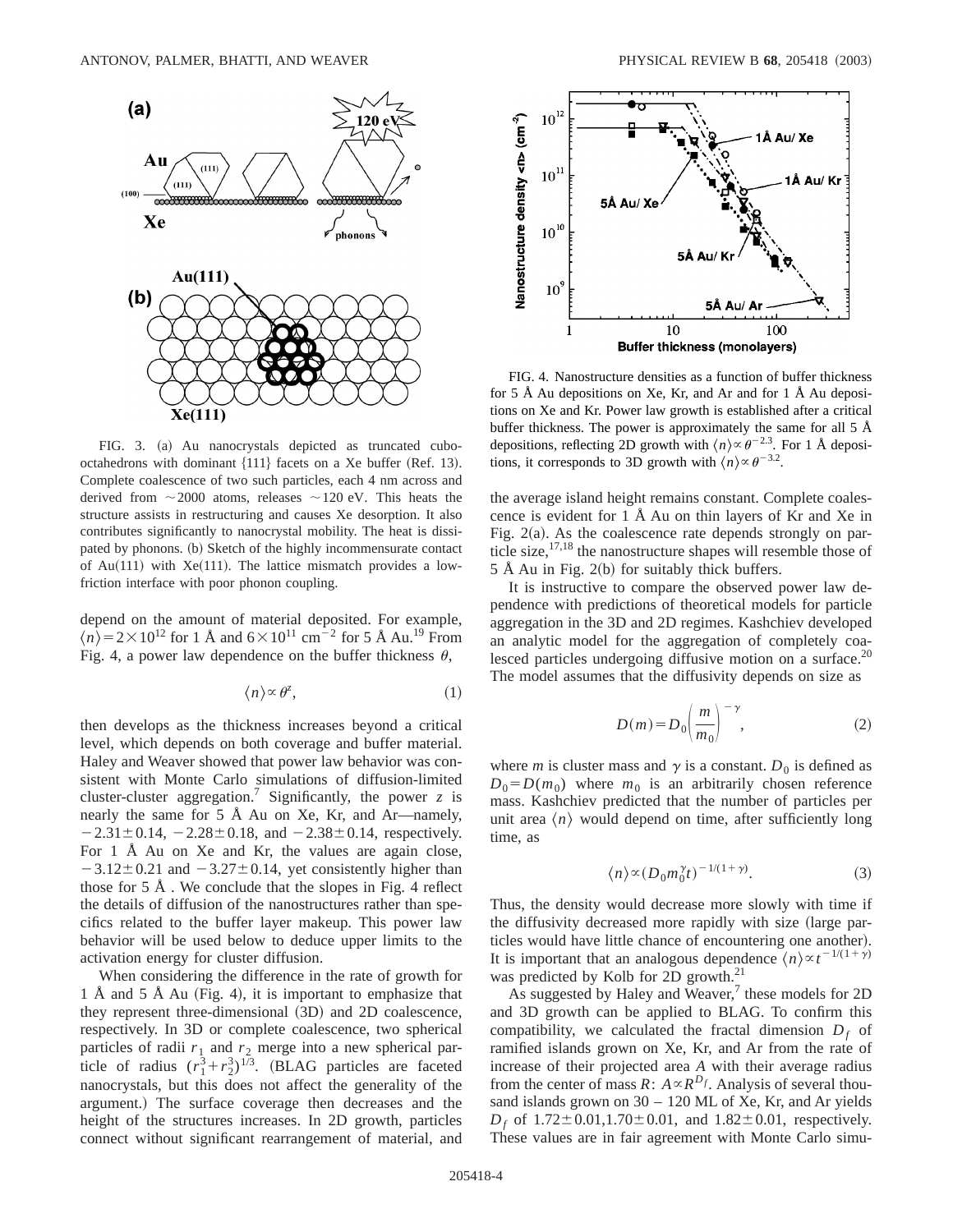lations of diffusion-limited cluster-cluster aggregation, which yield  $D_f \sim 1.6$ –1.7 at the observed surface coverage of 13%  $-19\%$  (Ref. 22).

A quantitative connection between Eqs.  $(1)$  and  $(3)$  requires knowledge of  $\gamma$  and a model that relates  $\theta$  to both  $D_0$ and *t*, as developed in the following. It is important to stress, however, that the linear dimensions of the nanostructures grow rapidly in 2D growth and their average radius can become comparable to the nearest-neighbor separation, an effect not considered in theoretical models developed for the dilute limit. Thus, one should not expect Eq.  $(3)$  to hold for large ramified structures, such as those for 5 Å Au on 30 or more monolayers.

# **D. Cluster diffusivities from size distributions: Complete coalescence regime**

Analytical models and Monte Carlo simulations have shown that the size distribution takes a universal timeinvariant form in systems of diffusing and aggregating particles. This distribution reflects the dependence of diffusivity on size—i.e., Eq.  $(2)$ .  $^{20,21,23}$  For 3D aggregation, Kashchiev derived an approximate solution for the normalized size distribution function—namely,

$$
\frac{N(r,t)}{N_{max}(t)} = u^{2(3\gamma+1)}e^{-2(3\gamma+1)(u^3-1)/3}\gamma > -1/3,
$$
 (4)

where  $u = r/r_{N_{max}}(t)$ . Here  $r_{N_{max}}(t)$  is the radius of the particles with the largest population number at a given time and  $N_{max}(t)$  is that number.  $\gamma$  is defined in Eq. (2). For  $\gamma=0$ , this solution becomes exact because the diffusivity is independent of mass,<sup>20</sup>  $D(m) = D_0$ , and all particles have a diffusion length of  $\langle x^2 \rangle \propto D_0 t$ . From Eq. (4), it is clear that the size distribution is independent of the initial size distribution as long as a steady-state process is established. Figure  $5(a)$ shows that the size distributions from Eq.  $(4)$  exhibit bellshaped curves for most values of  $\gamma$ . Most noteworthy, the size distribution narrows with increasing  $\gamma$ , and we can determine  $\gamma$  from the width of experimental size distribution curves. It must be emphasized that the absolute value of  $\gamma$ has a physical meaning only when it is constant (or saturated). Any change of  $\gamma$  during aggregation requires a finite number of aggregation events in order to be reflected in the shape of the size distribution.

To compare BLAG size distributions to Eq.  $(4)$ , we deposited 1 Å Au onto Xe and Kr buffers of various thicknesses to produce clusters on the buffer with an initial mean radius  $\langle r \rangle$  of 1 nm. The final size distribution was measured and normalized to fit Eq. (4). *A priori*, we expected positive values of  $\gamma$  for a given thickness that would indicate reduced diffusivity with increased size. Figures  $5(b)$  and  $5(c)$  show a sample of the experimental results for buffer thicknesses up to 60 ML. The mean sizes  $\langle r \rangle$  were measured values, and the solid lines represent fits with Eq. (4) with the values of  $\gamma$ given. Contrary to expectations, the normalized size distributions did not converge to a universal curve, and the values of  $\gamma$  varied significantly.



FIG. 5. (a) Size distribution histograms for different values of the parameter  $\gamma$  from Eq. (4) (Ref. 20), showing a broadening with decreasing  $\gamma$ . (b) and (c) show normalized distributions for clusters grown on Xe and Kr with mean radii deduced from experiment and values of  $\gamma$  obtained by best fits of Eq. (4). These results represent compact growth of small structures. The complex behavior of  $\gamma$ indicates activation of diffusion that is unique to these structures namely, diffusion assisted by energy release during coalescence.

Figure 6 summarizes the intriguing dependence of  $\gamma$  on  $\langle r \rangle$  for Xe and Kr buffers, where an increase in  $\langle r \rangle$  implies an increase in buffer thickness. A dip at small sizes corresponds to a broadening of the size distribution, and a negative value of  $\gamma$  indicates that the diffusivity increases with size. For larger compact clusters produced by growth on 60 ML Xe [Fig. 2(a)],  $\gamma$  recovers asymptotically to  $\sim$  2/3. The importance of this value is that it indicates that cluster diffusivity is proportional to its surface area and, therefore, to its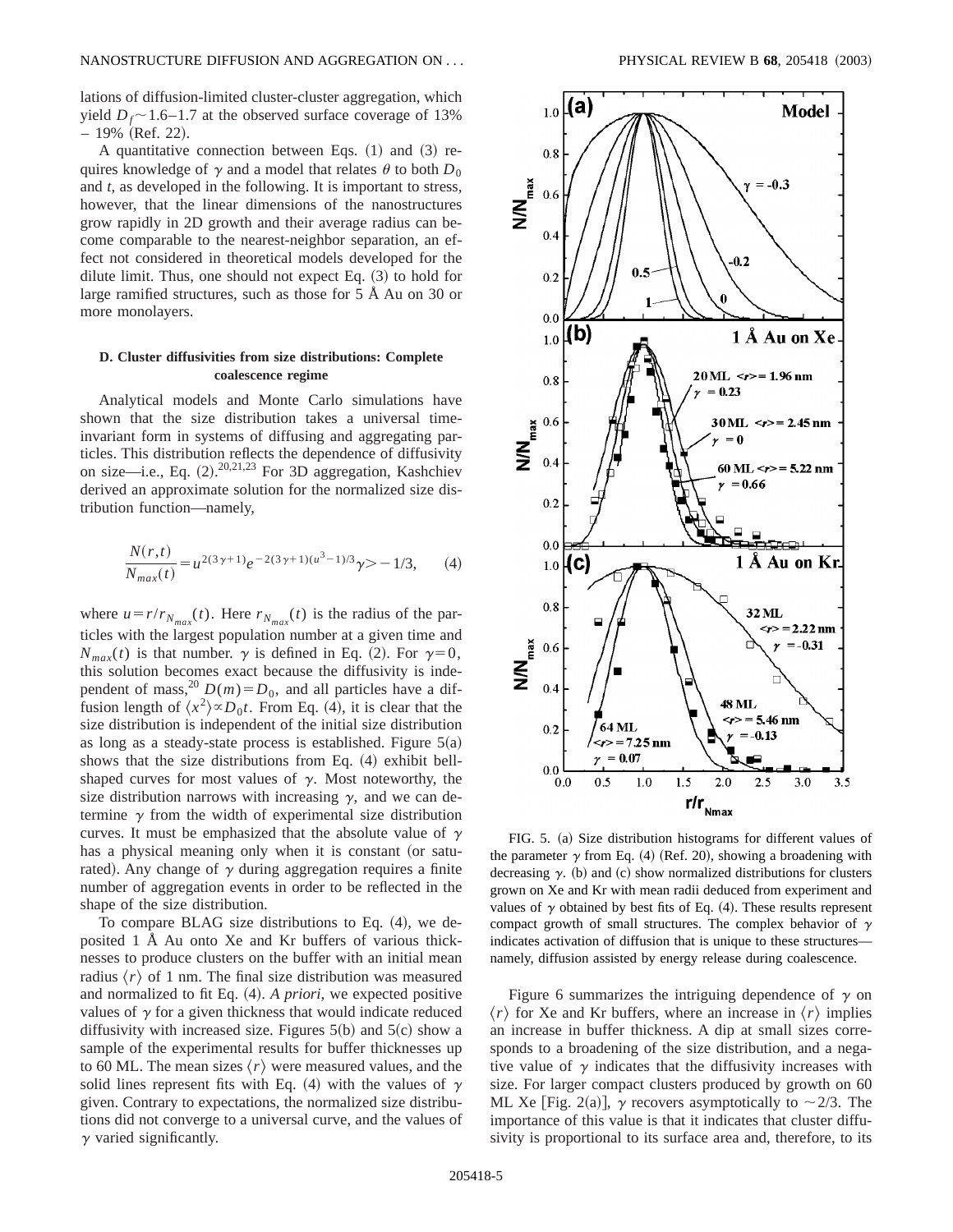

FIG. 6. The evolution of  $\gamma$  with mean cluster size on Xe and Kr buffers. There is a minimum in  $\gamma$  for small clusters, an effect we attribute to heating during coalescence. This effect diminishes with increased size.  $\gamma$  saturates at  $\sim$  2/3 for larger clusters on Xe, corresponding to a diffusivity that is inversely proportional to clusterbuffer contact area. The dashed lines are to guide the eye, and the dotted lines mark the physically important values  $\gamma=0$  (diffusivity independent of mass) and  $\gamma = 2/3$ .

contact area with the buffer. Diffusion on Kr produces consistently broader size distributions and smaller values of  $\gamma$ for the same average size. Figure 6 also indicates that cluster diffusivity on Kr increases with size (negative values of  $\gamma$ ). For growth on 64 ML Kr,  $\gamma$  approaches  $\sim 0.07$  (weak dependence of diffusivity on size). Note that clusters grown on buffers thicker than  $\sim 60$  ML Xe and  $\sim 64$  ML Kr deviate increasingly from being compact (onset of 2D growth). Hence, the probability of aggregation of two ramified islands depends on the extent of their branches as well as their diffusivity. At this point, analysis based on the theory of Ref. 20 becomes inapplicable.

The unexpected dependence of the diffusivity on size for small compact clusters provides insights into the dynamics of movement that are not found in the assumptions of Ref. 20. In particular, it is important to consider how the energy released during coalescence influences cluster motion, as first suggested by Huang *et al.*<sup>2</sup> For small clusters at a given moment during BLAG, the size distribution curve has a pronounced peak  $[Fig. 5(b)]$ . During aggregation, the small-size tail is depleted and the large-size tail augmented, resulting in a shift of the peak. One would expect that the larger a cluster is, the more recently it had been formed. Coalescence releases a considerable amount of energy due to the reduction in surface area, as in Fig.  $3(a)$ . This energy would be released as coalescence progresses, and a finite amount of time would be required for dissipation. This can happen either by contributing phonons to the buffer across the highly incommensurate boundary or by forcing buffer-atom desorption, particularly atoms adsorbed on the cluster (adsorption reduces the cluster surface energy). Larger clusters would then be ''warmer'' than their smaller counterparts at any given moment. If the diffusivity is assumed to scale as  $e^{-\epsilon_d/kT}$  (discussed below), this heat would be manifest in increased dif-



FIG. 7. Experimental size distributions for large ramified islands formed by 2D aggregation following deposition of 5 Å Au on Xe, Kr, and Ar. The projected area *S* is proportional to the mass so the diffusivity scales as  $D(S) = D_0(S/S_0)^{-\gamma}$ . The lines corresponding to  $\gamma=0.27$ , 0.5, and 1 allow comparison to Monte Carlo simulations from Ref. 23. The diffusivity of the islands is well represented by  $\gamma=1$ . Thus, the diffusivity is inversely proportional to the contact area with the buffer, indicating viscous friction.

fusion. Thus, the size distribution would be broader and  $\gamma$ would appear to be lower. The effect would be greater for Kr than for Xe because the Au-Kr binding energy is smaller  $[120 \text{ vs } 170 \text{ meV (Ref. 24)}]$ , the diffusion barrier would be smaller, and the same temperature increase would translate into a smaller ratio of  $\varepsilon_d / kT$ . This is indeed what is seen in Fig.  $6.^{25}$ 

The size distribution of the as-nucleated clusters on Xe [as in Fig. 2(a) for 4 ML] yields  $\gamma=0.17$ . The onset of aggregation would lead to a widening of the size distribution and a lower  $\gamma$ . As the average size increases, the rate of coalescence decreases $^{26}$  and so would the rate of energy release relative to the cluster mass. Thus  $\gamma$  would exhibit a minimum. For large enough structures, the effect of selfheating would be insignificant. This hypothesis is consistent with the observed increase of  $\gamma$  with size when  $\langle r \rangle$  exceeds 2 nm and the saturation at  $\gamma$ =2/3 for  $\langle r \rangle$   $\sim$  5 nm on Xe (Fig. 6). According to Eq.  $(2)$ , this corresponds to diffusivity scaling as the inverse of the cluster surface area (and likewise the contact area with the buffer), which is consistent with the scaling found for large ramified structures, as shown in the next section.

## **E. Cluster diffusivities from size distributions: Incomplete coalescence regime**

For purely 2D cluster-cluster aggregation, there is no analytic expression that relates the cluster size distribution to the diffusivity. However, the problem has been tackled through Monte Carlo simulations by Kolb<sup>21</sup> and Meakin *et al.*<sup>23</sup> Figure 6 in Ref. 23 gives size distribution results for 2D aggregation as a function of area at 5% surface coverage for several values of  $\gamma$ . The results are reproduced in Fig. 7 for  $\gamma$  $=0.27, 0.5,$  and 1. The simulation predicts that the large-size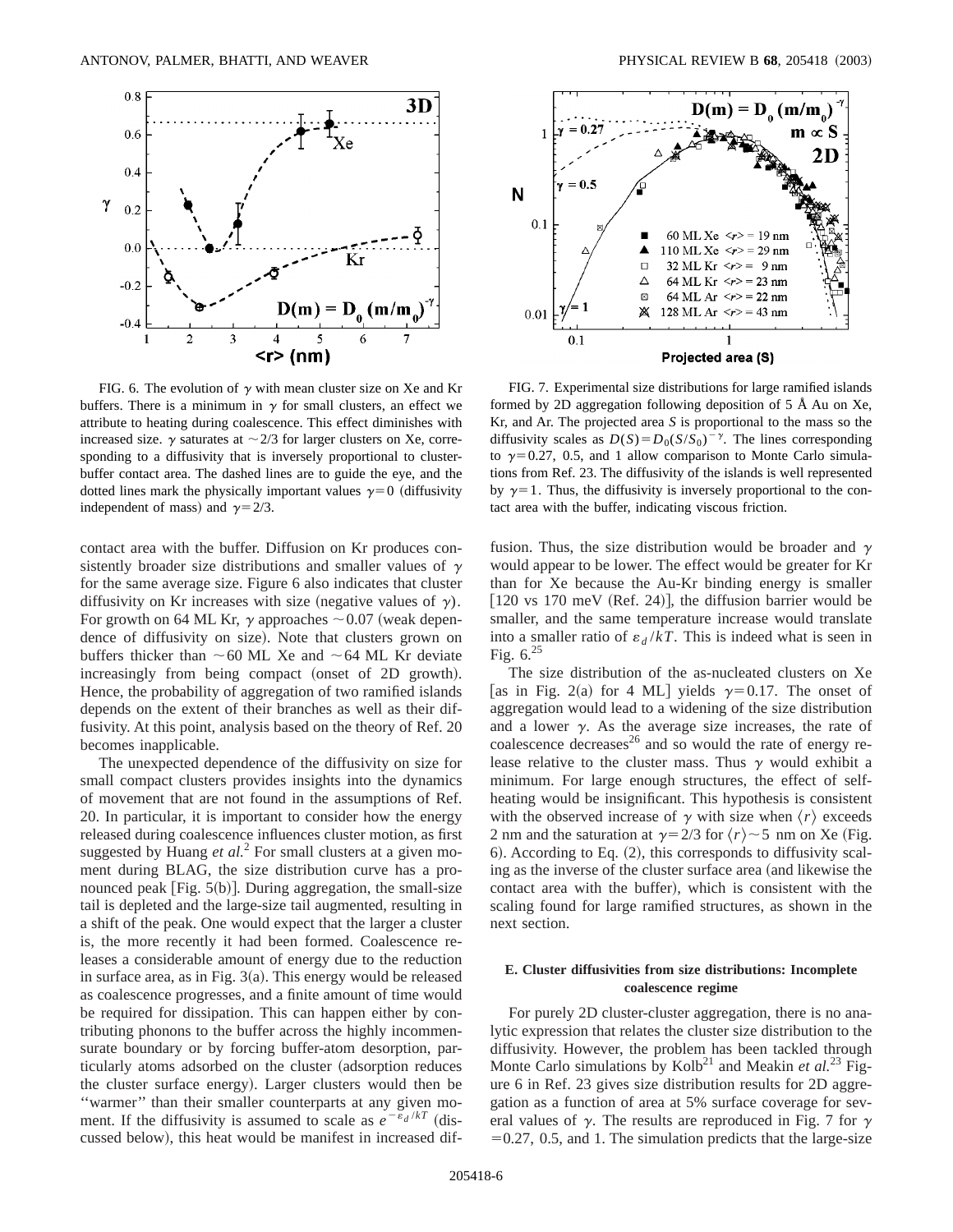| TABLE I. Characteristics of Au nanostructure diffusion and aggregation on Ar, Kr, and Xe. The cohesive energies of the rare-gas solids |  |  |  |  |  |  |  |  |  |
|----------------------------------------------------------------------------------------------------------------------------------------|--|--|--|--|--|--|--|--|--|
| are 95, 120, and 167 meV, respectively, and the lattice constants at 4 K are $a_0 = 6.13$ , 5.64, and 5.31 Å. For Au, $a_0 = 4.08$ Å.  |  |  |  |  |  |  |  |  |  |

| <b>Size</b>                                                 | Shape       | $\gamma$                                                                                                                 | Growth rate                               |
|-------------------------------------------------------------|-------------|--------------------------------------------------------------------------------------------------------------------------|-------------------------------------------|
| $\langle r \rangle$ < 5 nm, $N$ < 3 × 10 <sup>4</sup> atoms | 3D compact  | $\gamma$ varies (significant self-heating) coalescence-assisted<br>diffusion                                             | $\langle n \rangle \propto \theta^{-3.2}$ |
| $\langle r \rangle$ ~ 5 nm, N ~ 3 × 10 <sup>4</sup> atoms   | 3D compact  | $\gamma \rightarrow \frac{2}{3}$ (minimal self-heating) Diffusivity $\propto \frac{1}{\text{contact area}}$ <sup>a</sup> | $\langle n \rangle \propto \theta^{-3.2}$ |
| $\langle r \rangle > 10$ nm, N $> 2 \times 10^5$ atoms      | 2D ramified | $\gamma=1$ (negligible self-heating) Diffusivity $\propto \frac{1}{2}$<br>contact area                                   | $\langle n \rangle \propto \theta^{-2.3}$ |

<sup>a</sup>For Xe only. For Kr, self-heating is still significant.

tail is essentially independent of  $\gamma$  while the small-size tail depends strongly on  $\gamma$ , and there is a crossover from peaked to monotonically decreasing distribution for values below 0.27.

Figure 7 also shows the size distributions from BLAG on Ar, Kr, and Xe in the 2D coalescence regime. The experimental data define a general behavior for all three buffer species and a wide range of cluster sizes ( $\langle r \rangle$  from 9 to 43 nm). Moreover, there is good agreement between experiment and simulation for  $\gamma=1$ . We conclude that the diffusivity is inversely proportional to the contact area between the Au nanostructures and the buffer layer, for any buffer composition. This is consistent with the asymptotic behavior of compact clusters on Xe described above. Since the contact area increases more slowly with mass in 3D than in 2D growth, the densities for 1 Å depositions are expected to decrease faster with time according to Eq.  $(3)$ . This is in qualitative agreement with the experimental slopes in Fig. 4 where the densities are shown to decrease as a function of buffer layer thickness rather than time.

### **F. Friction at the Au-solid interface**

From the above, the motion of Au nanostructures on raregas solids is characterized by a diffusion constant *D* that is inversely proportional to the buffer contact area  $\lceil \gamma = 2/3 \rceil$  for compact and 1 for ramified nanostructures (Table I). This is important because Widom and  $Kim<sup>27</sup>$  deduced, on the basis of the fluctuation-dissipation theorem, that the diffusivity of thin-film particles spreading on a surface is inversely proportional to the coefficient of its viscous friction with the surface (where viscous implies that the frictional force is proportional to velocity and the contact area of the sliding surfaces). The similarity suggests that particle diffusivity in BLAG is determined by viscous friction with the buffer layer. Thus, cluster mobility is inherently related to the inverted problem of friction of rare-gas solid layers on metal surfaces, which has been studied extensively, both experimentally through quartz microbalance measurements $28-30$ and theoretically through molecular dynamics simulations.<sup>31,32</sup>

In BLAG, the nanocrystals slip on van der Waals solids. Insight into motion and friction at such interfaces comes from recent molecular dynamics studies of a similar system in which the clusters and substrate were both van der Waals solids.<sup>9</sup> For an *incommensurate* substrate, the diffusivity was again found to depend inversely on contact area. In this case, the trajectory of the sliding clusters did not reflect the structure of the surface. For a *commensurate* interface, there was a much stronger dependence of *D* on contact area ( $\gamma=1.4$ ) for compact clusters). *D* was deduced to be many orders of magnitude higher for an incommensurate system compared with a commensurate one for a given cluster size. A profound dependence of the force of friction $33$  on the lattice match of two semi-infinite sliding surfaces, amounting to more than 10 orders of magnitude, was predicted theoretically by Sokoloff.<sup>34</sup> The simulation by Deltour *et al.* also showed that diffusion was thermally activated, with an effective activation energy for 3D clusters composed of hundreds of atoms that was 1.65 times the single-atom binding energy between cluster and substrate atoms.<sup>35</sup> Cluster and substrate vibration modes were shown to be equally effective in causing motion. This is consistent with our model of enhanced diffusion caused by coalescence though such a source of heat was not considered in the simulations.

### **G. Mechanism of buffer-layer-assisted growth**

Cluster motion is most likely activated by random ''knocks'' from either the buffer phonons or their own lattice vibration modes. In analogy with the results by Deltour *et al.*, the diffusivity can be expected to be thermally activated,

$$
D_0(T) = D_{00} e^{-\varepsilon_d/kT}, \tag{5}
$$

where  $D_0$  is defined in Eq. (2),  $\varepsilon_d$  is the effective activation energy, and  $k$  is the Boltzmann constant. Significantly, the same activation energy should hold for nanostructures with sizes from a few nm to at least hundreds of nm, due to the strong incommensurability of the interface. The role of the rare-gas solid is then to isolate the substrate, to facilitate clustering, and to provide a low-friction interface. Two roles of desorption in BLAG are that  $(1)$  that it unlocks cluster motion by removing the top buffer layers, as the clusters may be partially buried, $36$  and (2) it limits the temperature and time available for aggregation and coalescence.

From the postulate of thermally activated diffusion [Eq.  $(5)$ ] and its dependence on cluster size [Eq.  $(2)$ ] and from Eq.  $(3)$ , it is possible to fit the observed power law growth by modeling a simplified system in which the contribution from the energy released from coalescence is ignored. In this case,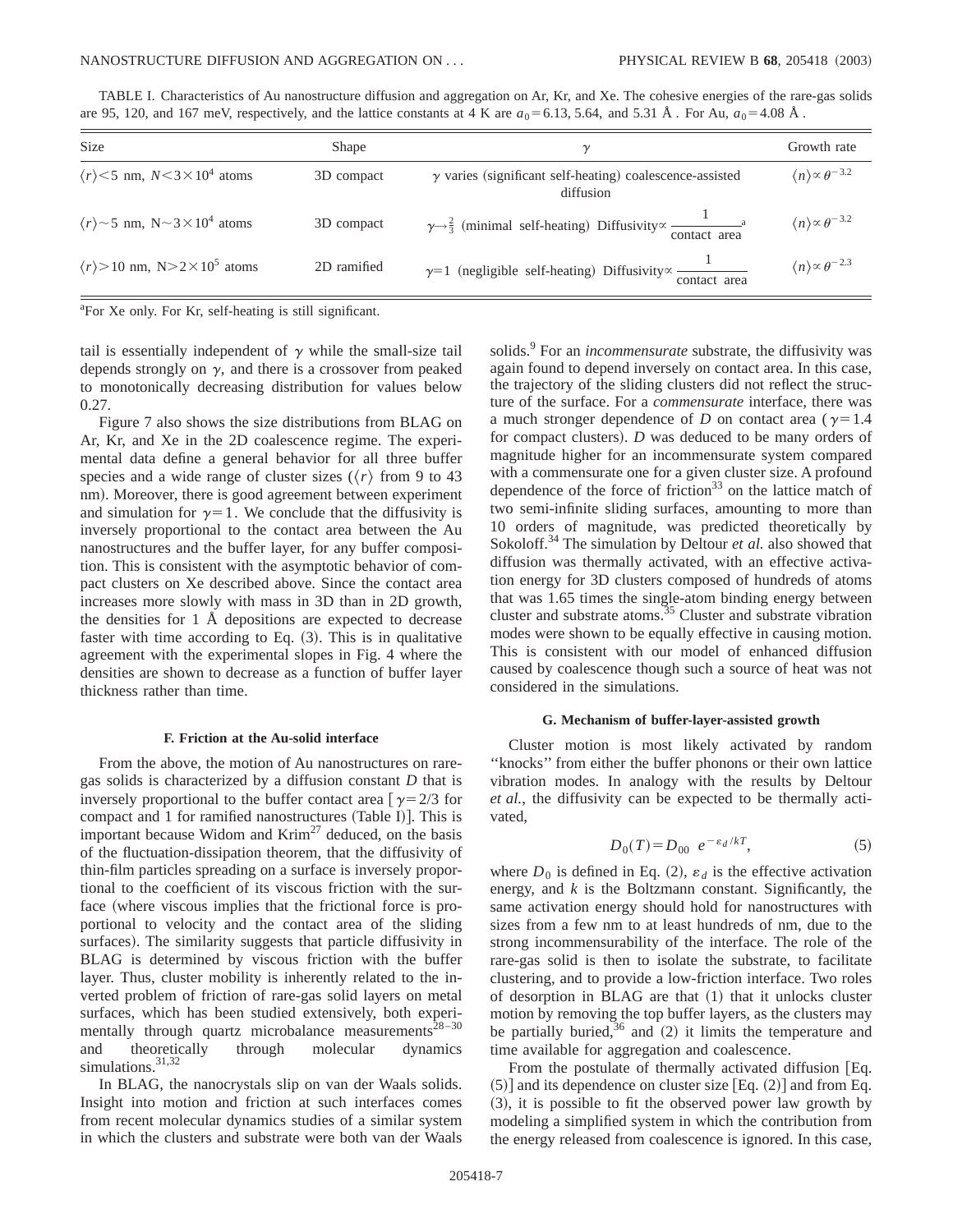the density of clusters  $\langle n \rangle$  is determined by competition between cluster diffusion and buffer desorption. The desorption rate is

$$
dN/dt = Ae^{-\varepsilon_b/kT},\tag{6}
$$

where  $\varepsilon_b$  is the latent heat of desorption and *A* is the desorption prefactor.<sup>37</sup> Equations  $(1)$  and  $(3)$  can be related if we approximate the temperature dependence on time as a linear function  $T=T_0+\beta t$  where  $\beta$  is the rate of temperature increase. The total increase in temperature during buffer desorption is an order of magnitude smaller than the temperature  $T_0$  at which it becomes significant. Hence,  $T = T_0(1)$  $+ \beta t/\dot{T}_0$ ) ~  $T_0(1-\beta t/T_0)^{-1}$  and Eq. (6) becomes

$$
dN/dt = Ae^{-\varepsilon_b/kT_0}e^{\varepsilon_b\beta t/kT_0^2}.
$$
 (7)

The buffer thickness deposited is  $\theta = \int_0^t (dN/dt')dt'$ , where *t* is the total time for desorption of  $\theta$  monolayers. Solving for *t* yields a logarithmic dependence on  $\theta$ :

$$
t(\theta) = \frac{kT_0^2}{\varepsilon_b \beta} \ln \left( \frac{\varepsilon_b \beta \theta e^{\varepsilon_b / kT_0}}{AkT_0^2} + 1 \right). \tag{8}
$$

Applying the same approximation for the time dependence of temperature [as in Eq.  $(7)$ ] to Eq.  $(5)$  and substituting Eq.  $(8)$  in Eq.  $(5)$  gives

$$
D_0 = D_{00} e^{-\varepsilon_d / kT_0} \left( \frac{\varepsilon_b \beta \theta e^{\varepsilon_b / kT_0}}{AkT_0^2} + 1 \right)^{\varepsilon_d / \varepsilon_b}.
$$
 (9)

Substituting Eqs. (8) and (9) for *t* and  $D_0$  in Eq. (3) yields for the cluster density

$$
\langle n \rangle \propto \left[ D_{00} \ m_0^{\gamma} e^{-\epsilon_d / kT_0} \left( \frac{\epsilon_b \beta \theta e^{\epsilon_b / kT_0}}{AkT_0^2} + 1 \right)^{\epsilon_d / \epsilon_b} \right. \\
\times \frac{kT_0^2}{\epsilon_b \beta} \ln \left( \frac{\epsilon_b \beta \theta e^{\epsilon_b / kT_0}}{AkT_0^2} + 1 \right) \Big]^{-1/(1+\gamma)} . \tag{10}
$$

The importance of Eq.  $(10)$  is that it tells us that most of the contribution of the buffer thickness to nanostructure growth stems from the increase of diffusivity (as a power law of  $\theta$ ) rather than on the increase of time available for diffusion (logarithmic dependence on  $\theta$ ), in agreement with the power law observed in our experiments (Fig. 4).

For Xe buffer layers, a typical warm-up rate was  $\beta$  ~3  $\times 10^{-2}$  Ks<sup>-1</sup>, amounting to 5.2 min for desorption of the first  $10^2$  monolayers of Xe. Moreover,  $\varepsilon_b = 0.167$  eV, *A*  $\sim$  10<sup>12</sup> s<sup>-1</sup>,  $\theta$  was of the order of 10<sup>2</sup> ML, and the temperature at which desorption became significant was  $T_0 \sim 60$  K. The first term in the logarithm in Eq.  $(8)$  is then of order  $10<sup>3</sup>$ and the additive constant can be ignored. Comparing Eqs.  $(1)$ and  $(10)$  gives an expression for the slopes of Fig. 4 for 1- $\AA$ Au depositions—namely,

$$
z = -\frac{\delta + \frac{\varepsilon_d}{\varepsilon_b}}{1 + \gamma},\tag{11}
$$

where  $\delta$  is the contribution from the logarithmic term in Eq. (10). In order to estimate  $\delta$ , we fitted its values for a range of  $\theta$  to the exponential function  $\theta^{\delta}$  and found that  $\delta$  ~ 0.3 for Xe and  $\sim 0.4$  for Kr. Hence, the effective activation energy for diffusion can be determined if  $\gamma$  is known. For  $\gamma = 2/3$ , we obtain  $\varepsilon_d = 0.61$  eV for Kr and 0.82 eV for Xe. These values are certainly exaggerated since the effect of energy released from coalescence is ignored. An experimental study to determine the temperature dependence of BLAG, currently underway, will help determine more precisely the effective activation energy for cluster diffusion and its corresponding prefactor.

### **IV. CONCLUSIONS**

We have studied the aggregation and coalescence of clusters grown by physical vapor deposition on Ar, Kr, and Xe as a function of the buffer thickness and amount of Au deposited. Cluster motion during warm-up and buffer desorption accounts for the growth of nanostructures whose average size can change over three orders of magnitude. The normalized size distributions of large ramified islands converged into a single, scale-invariant function, and comparison with Monte Carlo simulations indicates that the diffusivity scales as the inverse of the island surface area. This scaling indicates that diffusion is controlled by friction at the nanoscale contact between a cluster facet and the buffer surface.

The size distributions for compact Au clusters with mean radius below  $\sim$  5 nm were more complex. The breadth of the scaled size distributions reached a maximum at a certain average cluster size, and it was larger for clusters grown on Kr than on Xe (at the maximum,  $\langle r \rangle / \sigma = 1.9$  and 2.7, respectively). Analysis based on an analytical model for crystallite aggregation yielded poor agreement. We attribute this to a dynamic effect in which diffusivity is increased by energy release during cluster coalescence. This process is affected by the competition between the rate of energy release and its dissipation through the buffer. With increased cluster size, the diffusivity again scaled as the inverse of surface area.

We proposed a simplified model for the buffer-layerassisted growth to describe fast thermally activated diffusion on a buffer with a large lattice mismatch. There are two processes that are most important in aggregation. First, the multilayer buffer must desorb, and desorption of thicker layers provides more time. Second, there is an increase in temperature during the desorption period, and this is manifest in the diffusivity as  $e^{-\varepsilon_d / kT}$ . Competition between the two processes determines the final cluster density and its dependence on the rate of desorption. The model confirms the observed power law growth and yields an upper limit for the effective diffusion activation energy.

#### **ACKNOWLEDGMENTS**

This work was supported in part by the U.S. Army Research Office and in part by the US Department of Energy,